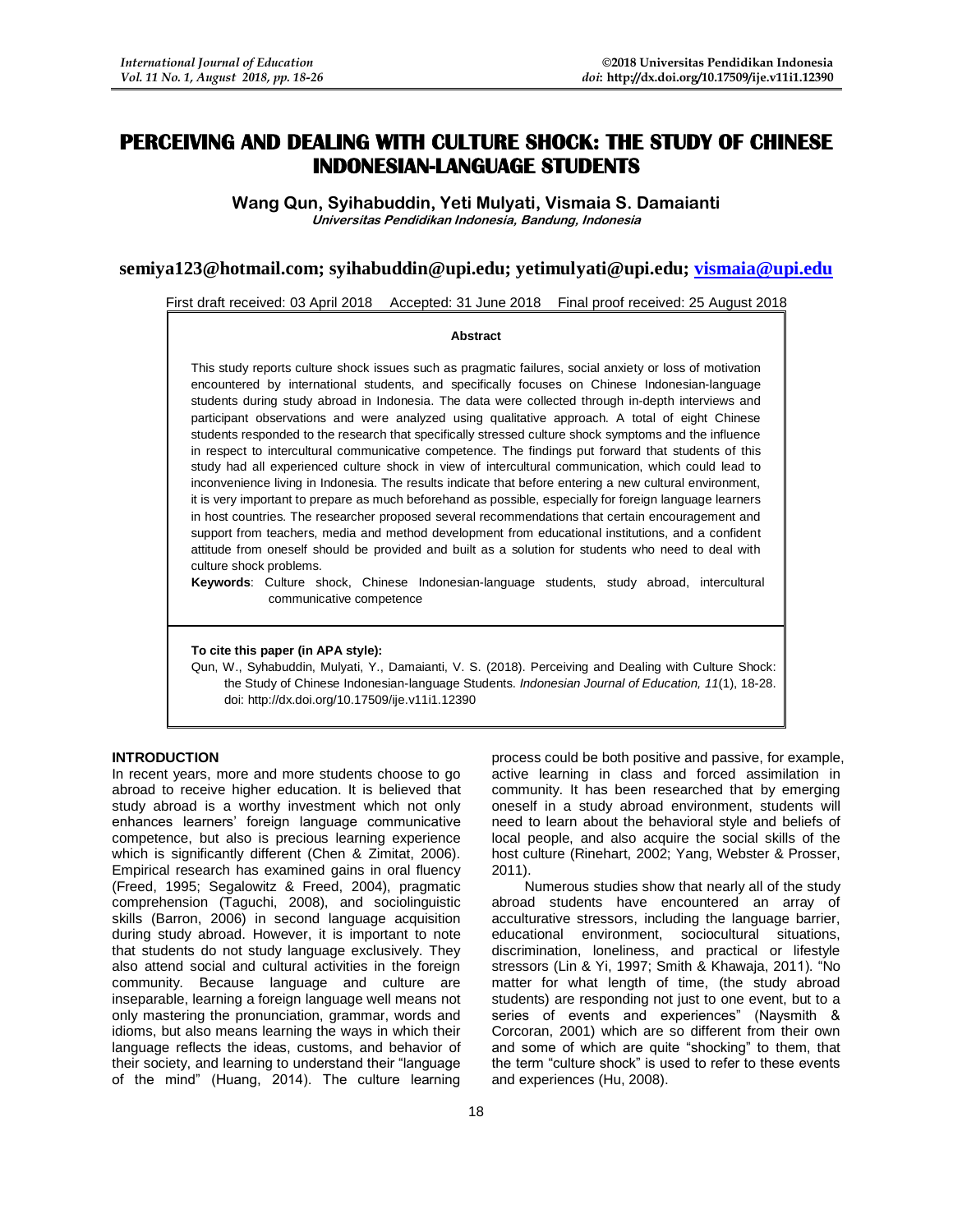Culture shock is one of the common experiences by students abroad (Zhang, 2014). Culture shock is a well-known term used to define the initial experiences of immersion in an unfamiliar culture (Lombard, 2014). It was first used by the anthropologist Kalervo Oberg in 1954 and was defined as "the anxiety which results from losing all familiar signs and symbols of social intercourse". In recent years, researchers have proposed more findings on culture shock. Amongst them, Guinapa (1998) pointed out that culture shock is "the physical and emotional discomfort one suffers when coming to live in another country or a place different from the place of origin. This term expresses the lack of direction, the feeling of not knowing what to do or how to do things in a new environment, and not knowing what is appropriate or inappropriate."

To illustrate culture shock's influence, logically we need to ask, "What is culture?" The word "culture" was defined by British scholar E. B. Tylor as "a complex whole which includes knowledge, belief, art, law, morals, custom, and any other capabilities and habits acquired by man as a member of society" (Tylor, 1871). The American anthropologist Peacock provided his perspective that culture is "the taken-for-granted but powerfully influential understandings and codes that are learned and shared by members of a group" (Peacock, 1988). Moving to a new culture, study abroad students experience a multitude of problems affecting their communication competence (Chapdelaine & Alexitch, 2004; Charles & Stewart, 1991; Lewthwaite, 1996). Culture impacts on communication at a number of levels (Liddicoat, 2009). In other words, communication is never culture-free (Cetinavci, 2012). Communicative competence is a prerequisite for the successful development of a professional (Spencer & Spencer, 1993), a demonstrated area (or areas) of successful communication activity on the basis of acquired tools and strategies of verbal communication supported by linguistic and language skills (Lukyanovaa, Daneykina, & Daneikina, 2015).

More specifically, communicative competence is influenced or constituted by ability for language use and communication as a form of social interaction. An emerging idea about has been that, even if contextualized and linguistically adjusted, communication may not be sufficient unless it is accompanied by multidimensional cultural awareness supposed to lead to a relationship of acceptance where self and other are trying to negotiate a cultural platform satisfactory to all parties involved (Guilherme, 2000). Such ideas engendered the notion of intercultural communicative competence, i.e. the knowledge, motivation and skills to interact effectively and appropriately with members of different cultures (Wiseman, 2002).

Culture shock can be studied in many aspects such as linguistics, psychology, and anthropology. This current research attempted to investigate how culture shock impacted on Chinese Indonesian-language students' intercultural communicative competence in the light of they are language major students. For example,

intercultural communication sometimes breaks down in real-life conversations, not because of the students' errors in syntax as a non-native speaker, or their inaccurate pronunciation in the target language, but because of their pragmatic incompetence in cultural understandings, which leads to pragmatic failure. In other words, they may be unable to use language effectively in order to achieve a specific purpose and to understand language in context. Another example is, in intercultural communication, a student may know the literal meaning of an utterance, but fail to understand its contextual meaning, or fail to accurately understand the speaker's intended force, which is particularly normal and unavoidable in Asian culture (Huang, 2014).

Therefore, the primary purpose of this research is generally to seek to ascertain the following questions: first, whether Chinese Indonesian-language students were suffering from culture shock in view of intercultural communication when studying abroad in Indonesia? Second, how they might typically perceive and deal with culture shock? In addition, the researcher went on to explore some of the implications on what teachers and students should do to prevent culture shock before entering a new cultural environment.

## **METHOD**

To address the research questions, the researcher adopted qualitative approach, more specifically qualitative case study. The qualitative data were collected by using in-depth interviews and participant observations. The data were collected to explore issues of culture shock, its influence in respect to intercultural communicative competence, and participants' reaction and responding solutions to deal with it. The interview was semi-structured, which means it had a general outline but allowed for flexibility within that in order to gain a detailed picture of a respondent's beliefs about, or perceptions or accounts of, a particular topic (Smith, Harré & Langenhove, 1995). There were two sessions of interviews with an interval of 3 months (from October to December, 2017). The participant observations data were acquired from both class attendance and outdoor activities of the researcher (from October to November, 2017). Participants' classroom performance was noted and evaluated by researcher and another Chinese Indonesian language teacher from the perspective of intercultural communicative competence, which intercultural communicative competence, which embodied the relatively formal communicative performance. Meanwhile, outdoor intercultural communication performance was noted as informal communicative performance. Eight Chinese Indonesianlanguage students took part in the research while they were studying in an Indonesian university.

## **Research techniques**

The in-depth interviews were conducted on October  $8<sup>th</sup>$ , when participants had studies in Indonesia for over a month. The interview questions were developed based on Mumford's Culture Shock Questionnaire (1998) and aforementioned findings on students' communicative behaviors. This semi-structured schedule included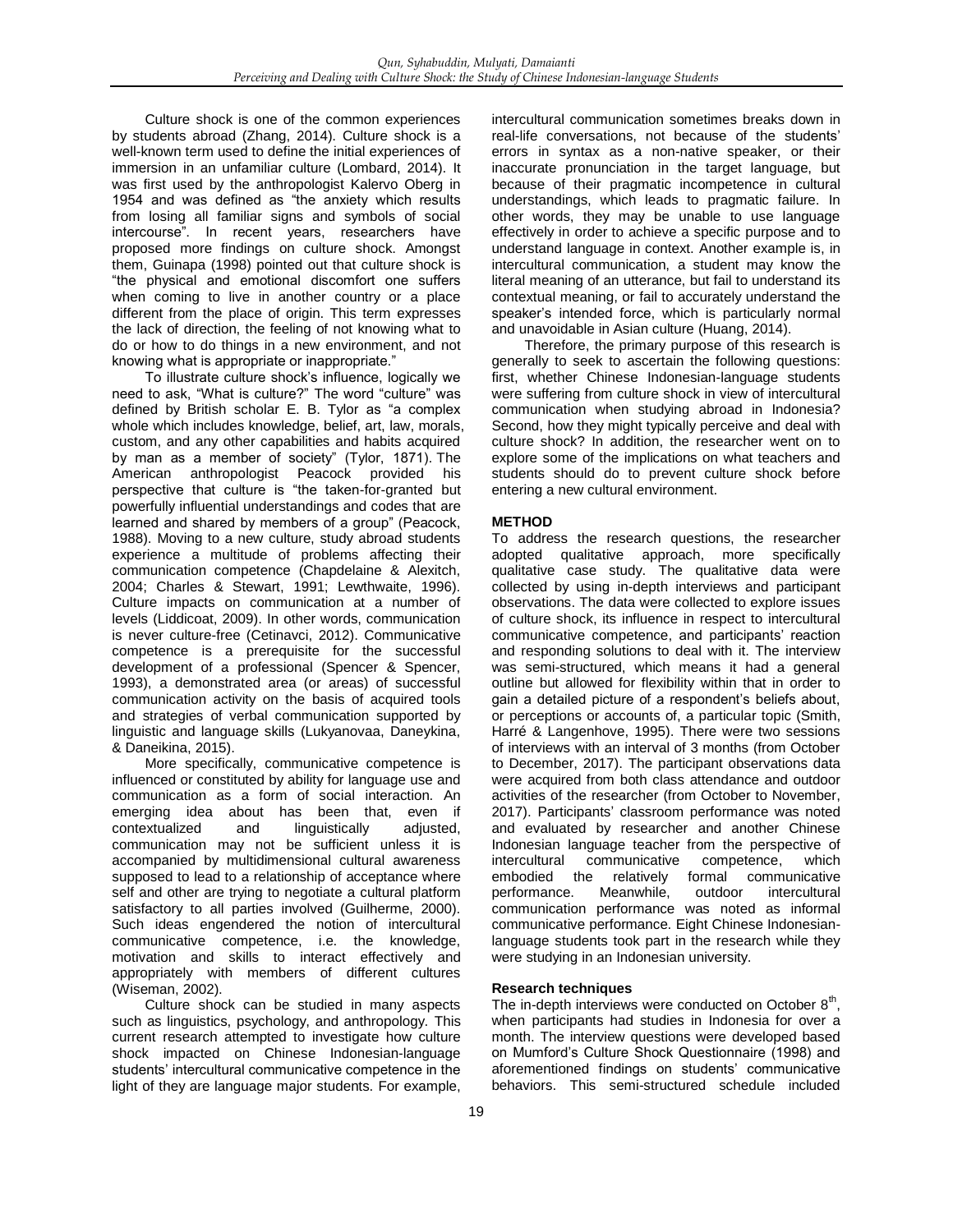objective items to identify whether the participants were suffering from culture shock and also subjective items to investigate what feelings they might have and how they would do to deal with these problems. In the actual interviews, the mentioned schedule was used as a guideline in case the participants had more detailed and useful information that could be applied in the research. All interviews were done in Mandarin by the researcher, who was a friend and senior to all participants. Therefore, participants' real sentiments and culture shock symptoms could be elicited to the maximum extent.

The participant observations were conducted indoors (speaking courses in Language Center in Indonesia University of Education (UPI)) and outdoors (daily activities) in tandem with in-depth interviews. The observation session lasted for over two months, which allowed the researcher to build a holistic picture of participants' intercultural communicative competence and its insider-knowledge and presuppositions. During classroom observations, data collected from the daily lesson with its usual participants in real time under natural settings could constitute coherent "emic" world (Liu, 2013). In addition to that, the research was assisted by an Indonesian language teacher who created naturalistic intercultural communicative

Table 1. Fight participants of the research

conversations such as topics about dietary habits in China and Indonesia. The researcher used a loose checklist of preplanned observation categories that focused on students' culture shock symptoms and intercultural communicative competence, including four aspects of content, structure, language performance, and interaction. During outdoor observations, the researcher focused on culture shock influence on participants' verbal and nonverbal intercultural communicative behaviors through basic activities of daily living.

### **Participants**

The research involved eight Chinese Indonesianlanguage students (4 males, 4 females) (see Table 1) who were sponsored by scholarship programs (University-to-university Program and China Scholarship Council) and had just begun their overseas study on September  $4<sup>th</sup>$ , 2017 in UPI. They were all undergraduate students in a "3+1" program which means three years' university in China (freshman year, sophomore year, and senior year) and one year's university studying in Indonesia (junior year). Their Indonesian Language Proficiency Test (UKBI) grades ranged from 642-702 (outstanding).

| Sex         |     |             |              |                    |           | ΙVΙ | I۷      |             |
|-------------|-----|-------------|--------------|--------------------|-----------|-----|---------|-------------|
| Age         |     |             | $\sim$<br>∠⊾ | $\sim$<br><u>L</u> | $\sim$    | nn  | ~~<br>້ | $\sim$<br>∼ |
| <b>UKBI</b> | 680 | czo<br>07 C | 660          | 690                | 700<br>νz | 685 | 642     | 661         |

### **Data analysis**

Qualitative approach was adopted to explore and understand the meaning individuals ascribe to a social or human problem (Creswell, 2009), or in this case, culture shock. First, from the data obtained during indepth interviews (i.e. instances of culture shock symptoms) the key information was grouped under similar concepts then formed into categories, which were the basis of the hypothesis. Then, participants' intercultural communicative competence manifested in

Table 2. Results of culture shock (objective items)

observations was analyzed in order to triangulate the hypothesis.

## **FINDINGS AND DISCUSSION**

## **Culture shock is unavoidable**

The results of the five questions from in-depth interviews are giving below in Table 2. The researcher further asked the participants who suffered from culture shock to give detailed instances and psychological descriptions on how they perceived and experienced culture shock.

|     |                                                                                             | Answers (percentage) |                                                        |              |
|-----|---------------------------------------------------------------------------------------------|----------------------|--------------------------------------------------------|--------------|
| No. | <b>Items</b>                                                                                | Most of the<br>time  | <b>Sometimes</b>                                       | <b>Never</b> |
|     | miss my family members and friends in China.                                                | 87.5%                | 0%                                                     | 12.5%        |
|     | I find things in this new environment shocking or even disgusting.                          | 87.5%                | 12.5%                                                  | 0%           |
| 3   | I feel strained when trying to adapt to this new culture.                                   | 25%                  | 62.5%                                                  | 12.5%        |
| 4   | would more like to communicate with my Chinese classmates<br>rather than with local people. | 25%                  | 62.5%                                                  | 12.5%        |
| 5   | I have a desire to escape from this new environment.                                        | 25%                  | 62.5%                                                  | 12.5%        |
|     | The narticinants' answers to the first interview                                            |                      | teachers there (Particinant 3)" and "I'm isolated from |              |

The participants' answers to the first interview question illustrated that most of them didn't enjoy being away from home country and familiar cultural environment. They described the new environment as "too challenging (Participant 2)", and they had feelings such as "I would better study in China with Indonesian

eachers there (Participant 3)" and "I'm isolate the mainland and nobody could save me if there's tsunami (Participant 5)".

The answers to the second question indicated that most participants were averse to living in Indonesia. Most of the feedback was about food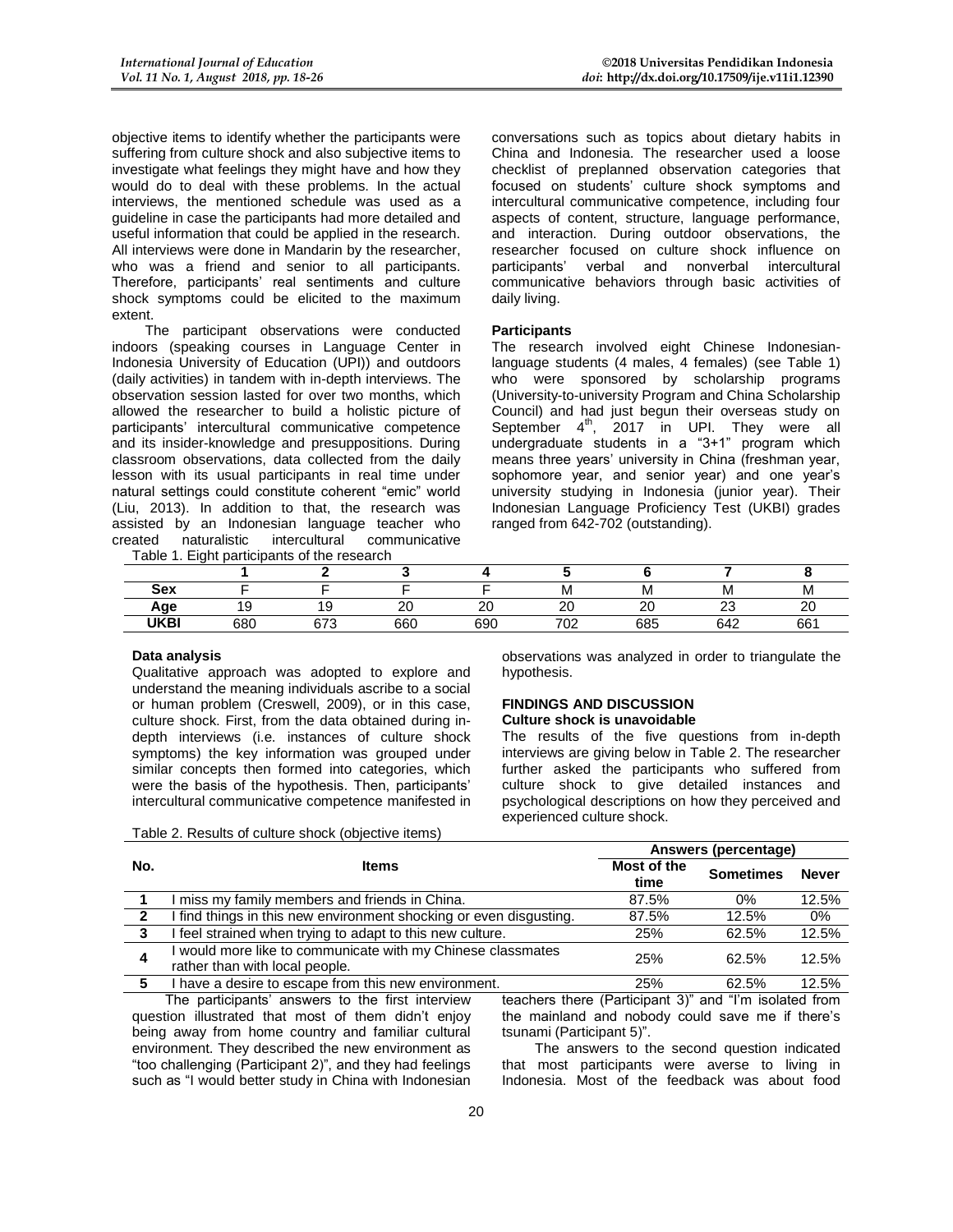sanitation ("food was served on an unwashed leaf (Participant 1)" and "they eat with bare hands (Participant 4)") and living condition ("there was no hot bath nor shower (Participant 7)" and "there was a curfew time before 22:00 (Participant 8)"). Seven out of eight participants had moved from a "*kos*" (boarding house) to a villa next their campus and hired a housemaid to help with the cleaning and laundry.

The answers to the third question demonstrated that many participants were not confident or motivated when exposed to Indonesian social and cultural situations. To illustrate his opinions, Participant 6 explained that he found Indonesian taboos "way too superstitious". In the meantime, Participant 5 also argued that the religious system perplexed him as an atheist.

The answers to the fourth question showed that many participants had obstacles when engaging in communication with local people and chose to turn to fellow countrymen from China for consolation. There was a consensus amongst Participant 4, 6, 7, and 8 that Indonesian people were accustomed to prying into private affairs of others, such as "do you have a boyfriend" or "when will you get married". Participant 2 shared her "awkward" experience that she was asked to take "*selfie* photos" by over twenty local tourists in a scenic spot in Indonesia. Participant 8 reported that he never wanted to be involved in a group discussion with Indonesian students because "I just don't get them, and vice-versa".

The answers to the fifth question indicated that the occurred culture shock was so strong that participants started to have second thoughts about studying aboard, even studying the Indonesian language. Participant 3, 5, and 8 mentioned that they initiated to skip class from time to time. Participant 5 specifically mentioned that he had trouble "giving a speech in front of the class because he couldn't master the Indonesian pragmatic habits". Participant 6 pointed out that "even though I was graded 'outstanding' on Indonesian written and listening competence, I'm barely an 'average' student when it comes to Indonesian speaking practice in class." Beyond that, it is worth mentioning that Participant 1 that had rather mild culture shock reactions was a Chinese Muslim who had the same belief system and semblable behavioral customs with the majority of Indonesian people.

To sum up the data collected from in-depth interviews, participants were all suffering from culture shock. They wanted to stay away from anxious foreign cultural environment as far as possible, and went to their Chinese classmates as a care-free shelter. As a matter of fact, previous research has suggested that communicating with same culture members is minimally helpful for intercultural adjustment (Lin, 2007). Participants need to remain an open heart to foreign cultures and build multicultural competence in order to survive in the age of globalization (Syhabuddin, 2014).

### **Pragmatic failures in intercultural communication**

The indoor participant observations were conducted in speaking courses, where the participants were asked to practice their communicative competence in roleplaying exercises in front of the class. The data were collected from each participant's three exercises (two dialogues and one speech). Table 3 elaborated the frequency of students' less satisfactory performance into a ranked order.

Table 3. Students' performance in communication practice

| <b>Aspects</b> | <b>Description</b>                                   | <b>Frequency</b> | Percentage |
|----------------|------------------------------------------------------|------------------|------------|
| Content        | Incorrect descriptions on Indonesian culture         |                  | 50%        |
|                | Monotonous content                                   |                  | 50%        |
|                | Failed to use fixed patterns in a speech             | 5                | 62.5%      |
| Structure      | (i.e. openings and endings)                          |                  |            |
|                | Unfamiliar with fixed expressions in greeting people |                  | 37.5%      |
| Language       | Reliance on translation                              | հ                | 75%        |
| Performance    | Strong Chinese accent                                |                  | 25%        |
|                | Reticence                                            |                  | 25%        |
| Interaction    | Low self-esteem                                      | 5                | 62.5%      |
|                | No eye contact                                       | 6                | 75%        |

The teacher remarked that all participants demonstrated great ability in memorizing words and grammatical patterns. This was also confirmed in their UKBI tests. Nevertheless, it can be seen from the classroom observations results that participants were less competent when it came to oral communication.

The outdoor observations complemented the classroom observations by revealing more examples of culture shock symptoms in a naturalistic intercultural communication environment where participants need to apply what they learned in class

to real pragmatic scenarios. The researcher found that participants acted quite intrigued when facing the exotic Indonesian culture for the first time. Whereas when taking part in the cultural activities in person, the participants were sometimes startled even overwhelmed by the immense and endless culture shock aftermath. For instance, Participant 8 once used a word "*kemaluan*" to express his feelings of embarrassment, because he had learned that the word "*malu*" which stood for "embarrassing" in Indonesian language, and the circumfix "*ke-an*"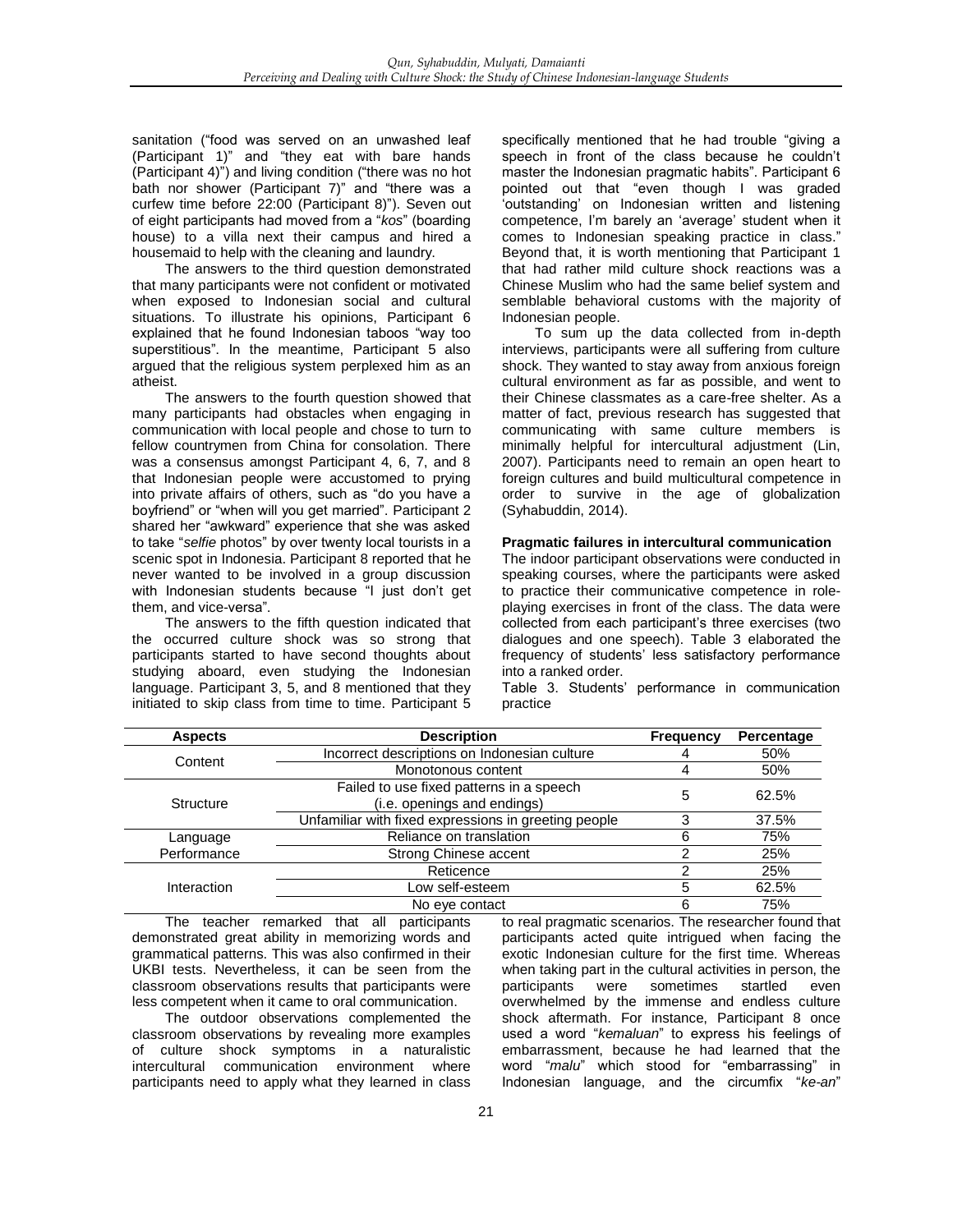referring to a state or condition. However, he was laughed at by his Indonesian friends since the word "*kemaluan*" actually means "genitals" in Indonesian language. Participant 8 reported that he couldn't break out of that awkwardness, because not only was it a subtly inappropriate slip of tongue, but also an impossible mistake made by him as a student majored in Indonesian language.

Pragmatic fault aside, seven out of eight participants' behaviors illustrated that they were fed up with constant "*basa-basi* (small talks)". For instance, Participant 5 was often asked about her marriage status, while Participant 7 was often asked about his whereabouts. They argued that even though they well acknowledged that "small talks" was part of Indonesian culture, it was still annoying to be frequently pried into.

Moreover, another prominent culture shock symptoms in intercultural communication was that the participants didn't know how to refuse in case not to offend the couterpart. Participant 1 reported that she didn't know how to reject a "*pengamen* (busker)" begging for money without offending him or her, notwithstanding she was not a submissive type of person.

Other than that, participants came across difficulties when seeking for solutions of intercultural<br>communicative incompetence. For example, communicative incompetence. For example, Participant 6 recited that his Indonesian friends found his oral expressions weird because his diction was "too formal" when engaging in a daily conversation, that he should use more "*bahasa gaul* (social language or slang)". Nonetheless, he wasn't taught any social language on campus, nor could he find appropriate self-educated materials.

The results of indoor participant observations show that intercultural communicative incompetence may leave deep and long-lasting psychological impacts on participants. In the meantime, academic educational system was not a perfection to aid students in foreign cultural environment. Recently, academic adaptation has been found to be a core issue of intercultural adaptation (Yu, 2009; Zeng, 2006), which is closely and positively related to sociocultural adaptation (Yu, 2010). Therefore, Yu (2009) suggested that academic adaptation should be taken as one important facet to study intercultural<br>adaptation. However, academic adaptation, adaptation. However, academic adaptation, emphasizing college impact on students' positive learning outcome in higher education (Tinto, 1993), has unfortunately been largely ignored in the literature and research of study abroad students' intercultural adaptation.

## **Intercultural adaptation and adjustment**

The last interview in the research was conducted four months later (December  $30<sup>th</sup>$ , 2017) since participants' first time landing on Java Island. Six out eight participants reported that they had made adaptation and adjustment in intercultural communication.

Intercultural adjustment and adjustment refer to a long-term process in which new comers adjust to and finally feel comfortable in a new cultural environment (Kim, 2001). Through the improvement and remodeling of communicative competence, participants had achieved remission of culture shock symptoms (based on the same interview schedule aforementioned). This may be exemplified by excerpts from four participants.

Participant 3 reported that she was assisted by an Indonesian student after class with her language ability. "She's not only a tutor, but also a friend of mine. She even invited me to her house and showed me how to cook Indonesian cuisines. She practically uses only Indonesian language since she isn't fluent in English. For sure, I cannot understand every word, but I can grasp the main idea and guess the whole meaning. I think this is the reason why my Indonesian has gained much improvement." Participant 4 reported that she started to watch Indonesian soap operas and viral videos on YouTube. "I'm not an outdoor person, so I turn to Internet to browse the outside world. I didn't know that Indonesian people were this funny and talented. I also learned many catchwords in Indonesian language and common words in dialects. My Indonesian friends were amazed when they heard me saying '*hatur nuhun*' ('thank you' in Sundanese dialect) instead of '*terima kasih*' ('thank you' in standard Indonesian language). I feel that I'm bridging the distance between Indonesia and myself." Participant 7, who used to dislike Indonesian small talks and alienate himself from Indonesian people, reported that he was more willing to participate in class discussions and meeting Indonesian friends. "I searched online get to the root of the small-talk culture in Indonesia. It turns out that many foreigners have the same complains like mine. I also found out that the intention of small talks was not to pry into privacy, but more of a custom of socializing. Now, I am the one who addresses a small talk to my Indonesian friends." Participant 1, who was the least culture-shockeffected participant in the research, had joined in local student entrepreneur club and traveled to several major cities in Indonesia. She claimed that she had "fallen in love with Indonesian and never want to leave." The adaptation and adjustment in intercultural communication was made because participants changed their perspectives on Indonesian culture, and made a further and more particular knowledge of its content. Some of the participants admitted that at first they were compelled to adapt the foreign cultural situation so to survive in Indonesia, but they were satisfied with what they had experienced and achieved.

Simultaneously, Participant 5 and Participant 8 reported that they were still reluctant to blend in Indonesian community. They both showed low selfesteem in intercultural communication. "It is funny that my English is getting better in this non-Englishspeaking country, because I always hang out with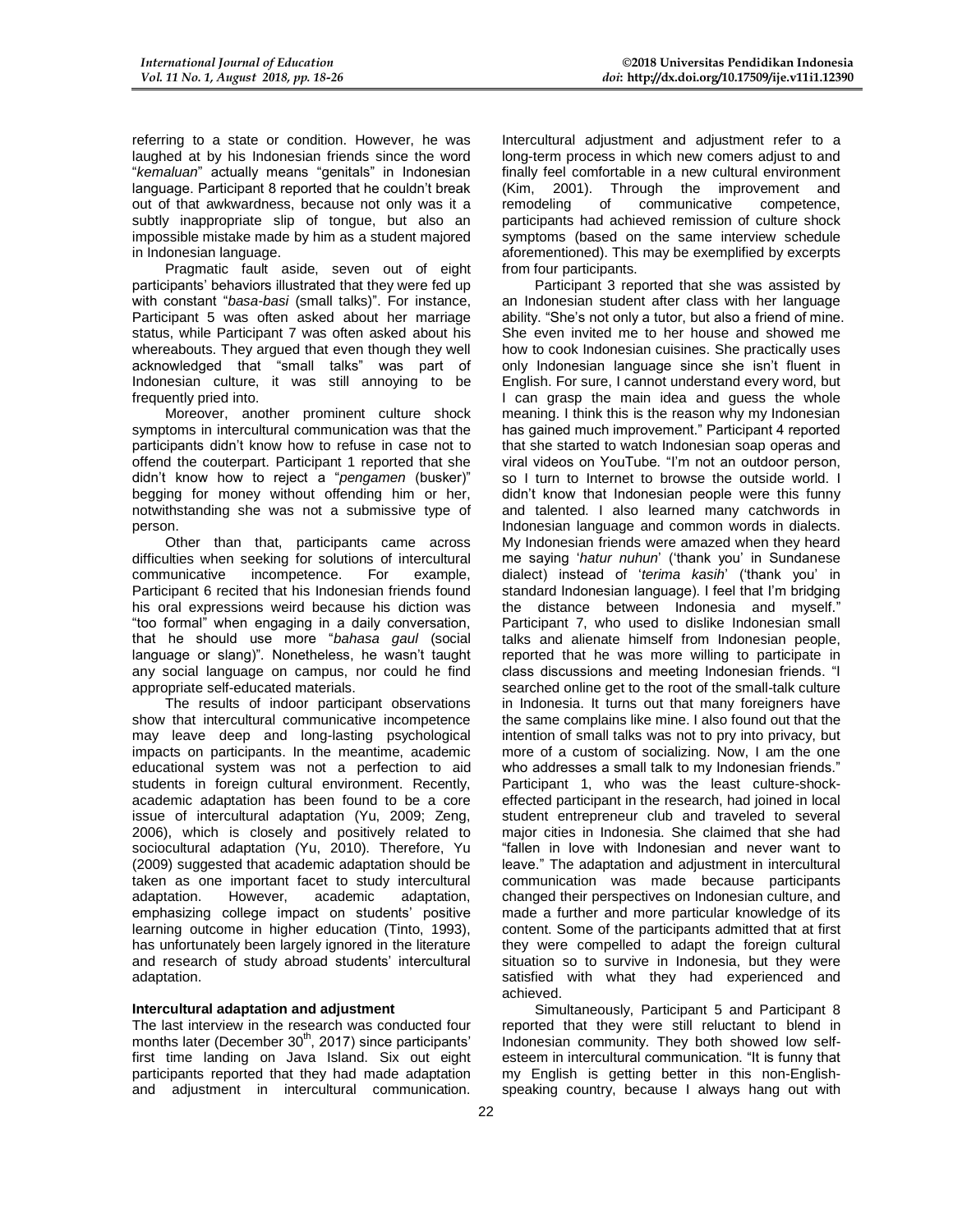foreign friends (Indonesian excluded)," reported Participant 5. "I tried to get involved in Indonesian community, but I yielded because it wasn't as easy as I expected. Now, all I have to do is to struggle through the rest of the semester then fly back home. My main task here is to earn enough credits, I suppose."

It can be drawn from the interviews that selfconfidence, self-efficacy and self-motivation play key roles in decreasing anxiety and overcoming culture shock issues (Saylag, 2013). People with high selfefficacy usually believe that they have abilities to perform tasks well. Lack of confidence is one of the most important reasons for failure. Although different people use various techniques to try to minimize the impact of culture shock, it seems that a high degree of self-confidence and optimism may be among the most effective. However, as Aronson and Sues have indicated, dealing with many people undergoing a cultural transition can be difficult since people's personalities are diverse. Many people are optimistic and self-confident naturally, but others may be less so and in fact may have a more pessimistic view of life (Aronson & Sues, 1987). Thus, moderate selfconfidence and an optimistic mood are necessary to help people deal with culture shock. What should always be emphasized in supporting people through this process is that it is a normal stage of cultural adjustment rather than threat, and should be seen and dealt with as a new challenge (Saylag, 2013).

## **ABC framework applied to intercultural communicative competence teaching**

A pattern was concluded from the participants' data that incompetence of intercultural communication was regarded as both the cause and consequence to culture shock in this study case. In intercultural communication, being unaware of each other's respective social and cultural tradition, the interlocutors may participate in the communication with their own cultural values and use their own cultural systems to interpret the new situations they experience (Huang, 2014). This is particularly pivotal and prominent for students majored in foreign languages. Without the improvement on intercultural communicative competence, the mentioned culture shock phenomenon is but an infinite loop that might cause acculturative stress (Berry, Kim, Minde, & Mok, 1987), adjustment strain (Crano & Crano, 1993), and even permanent damage (Bratt-Paulston, 1992).

Considering the great culture shock symptoms and intercultural communicative barriers faced by the Chinese Indonesian-language students, mediation and scaffolding are needed from teachers and the surrounding community (Daniels, 2005). The participants in the research expressed concerns about their language learning and desired more learning support from the university. Contemporary theories and approaches to culture shock are currently based on its affective, behavioral, and cognitive components, referred to as the ABC framework of culture shock (Ward, Bochner, & Furnham, 2001). Applying ABC framework to enhancing intercultural communicative competence might be a workable model in language teaching.

First, the affect aspect. Teachers or supervisors should be sensitively aware of the individuals who are undergoing the culture shock process. Teachers should use examples of similarities in between Chinese and Indonesian cultures to gradually draw students' attention and interest into intercultural communication study. After affection basis is built, teachers should point out the contrast in between Chinese and Indonesian cultures, then identify and explain the significance of life changes during crosscultural transitions, the appraisal of these changes (Lombard, 2014), and the application of coping strategies so as to help students grow confidence in dealing with inherently stressful situations. Besides, teachers are required to use Indonesian language as the language of instruction to build an immersion teaching environment. Translation method is not recommended as it may cause students' reliance on mother tongue.

Second, the behavior aspect. This is a stage of cultural learning as an understanding of the attitude and behavior in the host country with regard to social skills (Furnham & Bochner, 1986). Indirect approach (transfer approach) can be used in intercultural communicative training (Goh, 2013). It focuses on the production of speech rather than isolated structure accuracy, pronunciation, or language forms, which involves students in practicing spoken language for special purposes. In order to help Chinese students overcome the culture shock issues, teachers may assign topics incorporated Indonesian cultural context or background with several clues of cultural features into the whole process of language teaching. After that, teachers should further assess students' verbal and nonverbal communicative competence. Finally, teachers should give meaningful feedback to students on their behaviors to encourage and improve their achievements.

Third, the cognitive aspect. This aspect is anchored in the theory of social identification where identity is the fundamental issue for cross-cultural (Ward, Bochner, & Furnham, 2001), which means these students that have encountered and traversed cultural differences should define new perspectives of identity that enable them to perform roles such as being academically successful (Pham & Saltmarsh, 2013). Teachers should encourage and motivate students to apply what they have learned in class to experiencing real-time cultural activities. In the meantime, teachers should provide adequate local peer support and communication channels for students. This could accelerate the alleviation of "shocking" symptoms and build students' self-esteem in intercultural communication.

## **Implications for students**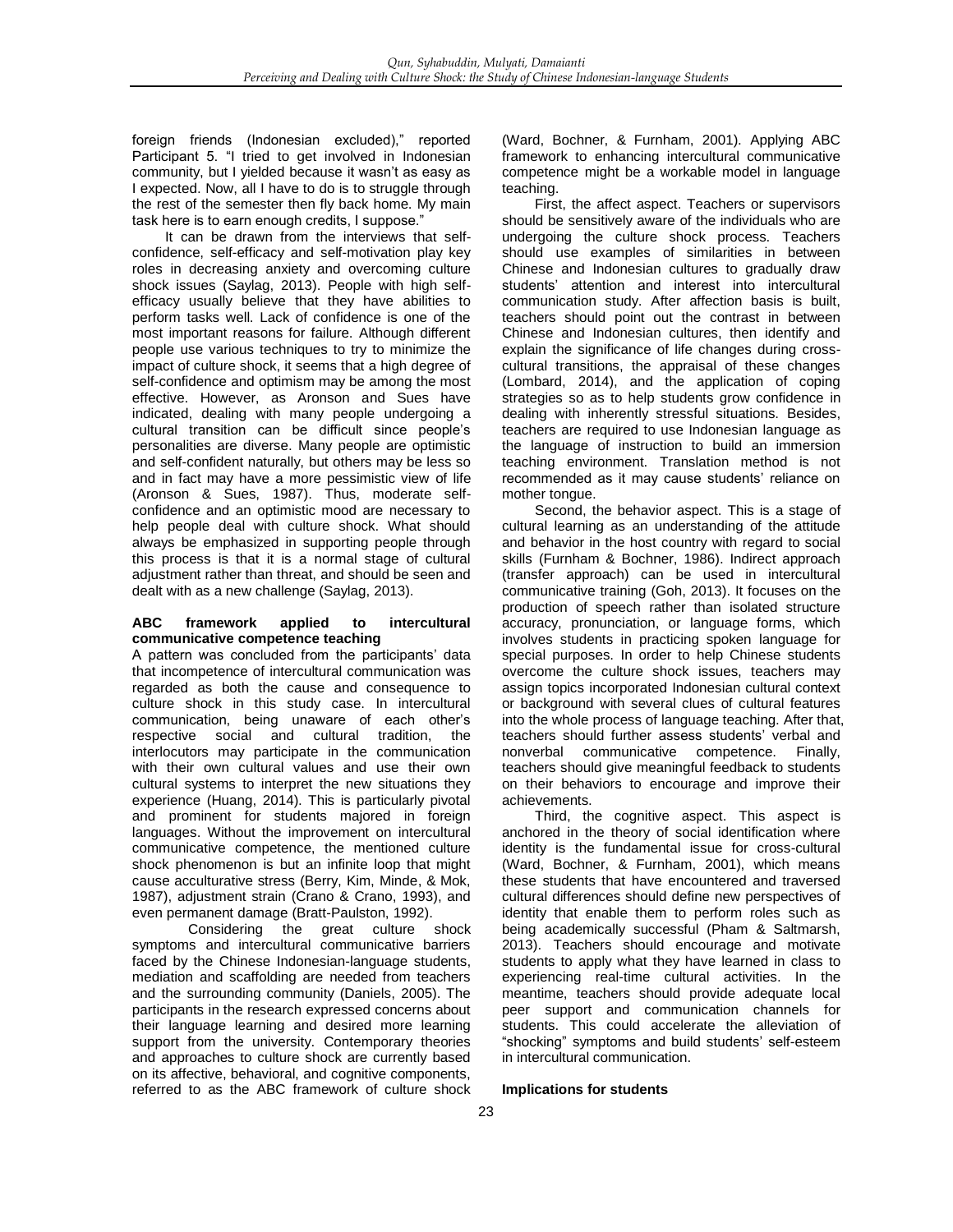Ward, Bochner, and Furnham (2001) argued out that international students are probably the most intensely studied group in the culture shock literature, which indicates that culture shock is frequently experienced, normal, and unavoidable. Students should recognize that there are many approaches to alleviate the mentioned issue. At the same time, students should reconceptualize abroad study. As being proved in the subsection "Intercultural adaptation and adjustment", one should be bold and confident to take responsibility of their own communicative development and choose to participate more in a foreign cultural environment (Lantolf & Johnson, 2007). Accordingly, a self-reliant attitude needs to be established so that students can survive in a different and unfamiliar cultural environment.

## **CONCLUSION**

This research explored culture shock issues<br>encountered by Chinese Indonesian-language Indonesian-language students when studying abroad in Indonesia and attempted to investigate the causes from the perspective of intercultural communicative competence by adopting qualitative approach. Through analysis of eight Chinese students' cultural experiential accounts in a span of three months, and two months' indoors and outdoors observations, the pattern is shown that Chinese Indonesian-language students had suffered from culture shock. They had shown uncertainty, anxiety, stress, and alienation through the concretization of intercultural communicative incompetence. It is found that they had tried adapting and adjusting themselves to intercultural communicative system, including looking for peer relationship, augmenting extracurricular involvement, improving language proficiency, and interacting with local people. But not all of the participants had achieved remission of culture shock symptoms. The two most heavily affected participants were not confident or motivated enough to take a step out from their comfort zone to foreign cultural community.

Based on the findings, the researcher suggests that a self-restraint attitude should be built so that students can survive in a different and unfamiliar cultural environment. It is also suggested that teachers should encourage and support students to frequently engage in intercultural communions, and the educational institutions should provide peer support and develop certain media and methods on improving intercultural communicative competence to help students alleviate culture shock symptoms.

This research, as most do, was conducted with a number of limitations. First, the interviews were done in Mandarin then translated into English. Therefore, it is possible that the context meaning was not delivered intactly. Second, although highly unlikely, it remains a possibility that students who participated in the research were the only ones who had experienced culture shock in the research scope. It is suggested

that further research might focus on teaching media and methods development or how to well prepare students who are going to study abroad both in culture and communication.

## **REFERENCES**

- Aronson, R., & Sues, H. D. (1987). *The palaeoecological significance of an anachronistic ophiuroid community*, in Kerfoot, W. C., & Sih, A. (Eds.) *Predation: direct and indirect impacts on aquatic communities* (355– 366). Hanover, NH: University Press of New England.
- Barron, A. (2006). *Learning to say 'you' in German: the acquisition of sociolinguistic competence in a study abroad context*, in DuFon, M. A., & Churchill, E. (Eds.): *Language learners in study abroad contexts* (59–88). Clevedon: Multilingual Matters.
- Berry, J. W., Kim, U., Minde, T., & Mok, D. (1987). Comparative studies of acculturative stress. *International Migration Review*, *21*, 491–511.
- Bratt-Paulston, C. (1992). *Linguistic and communicative competence: topics in ESL.* Clevedon: Multilingual Matters.
- Cetinavci, U. R. (2012). Intercultural communicative competence in ELT. World Conference on Educational Sciences 2012. *Procedia - Social and Behavioral Sciences*, *46*, 3445–3449.
- Chapdelaine, R. F., & Alexitch, L. R. (2004). Social skills difficulty: model of culture shock for international graduate students. *Journal of College Student Development*, *45*, 167–184.
- Charles, H., & Stewart, M. A. (1991). Academic advising of international students. *Journal of Multicultural Counseling and Development*, *19*, 173–181.
- Chen, C. H., & Zimitat, C. (2006). Understanding Taiwanese students'decision-making factors regarding Australian international higher education. *International Journal of Educational Management*, *20*(2), 91–100.
- Crano, S. L., & Crano, W. D. (1993). A measure of adjustment strain in international students*. Journal of Cross-Cultural Psychology*, *24*, 267–283.
- Creswell, J. W. (2009). *Research design qualitative, quantitative, and mixed methods approaches*  (3rd ed.). Thousand Oaks, CA Sage Publications.
- Daniels, H. (2005). *An introduction to Vygotsky* (2nd ed.). London: Routledge.
- Freed, B. F. (1995). *What makes us think that students who study abroad become fluent?* In Freed, B. F. (Eds.), *Second language acquisition in a study abroad context* (123–48). Amsterdam: Benjamins..
- Goh, C. C. M. (2013). Globalization and teacher development for spoken english instruction.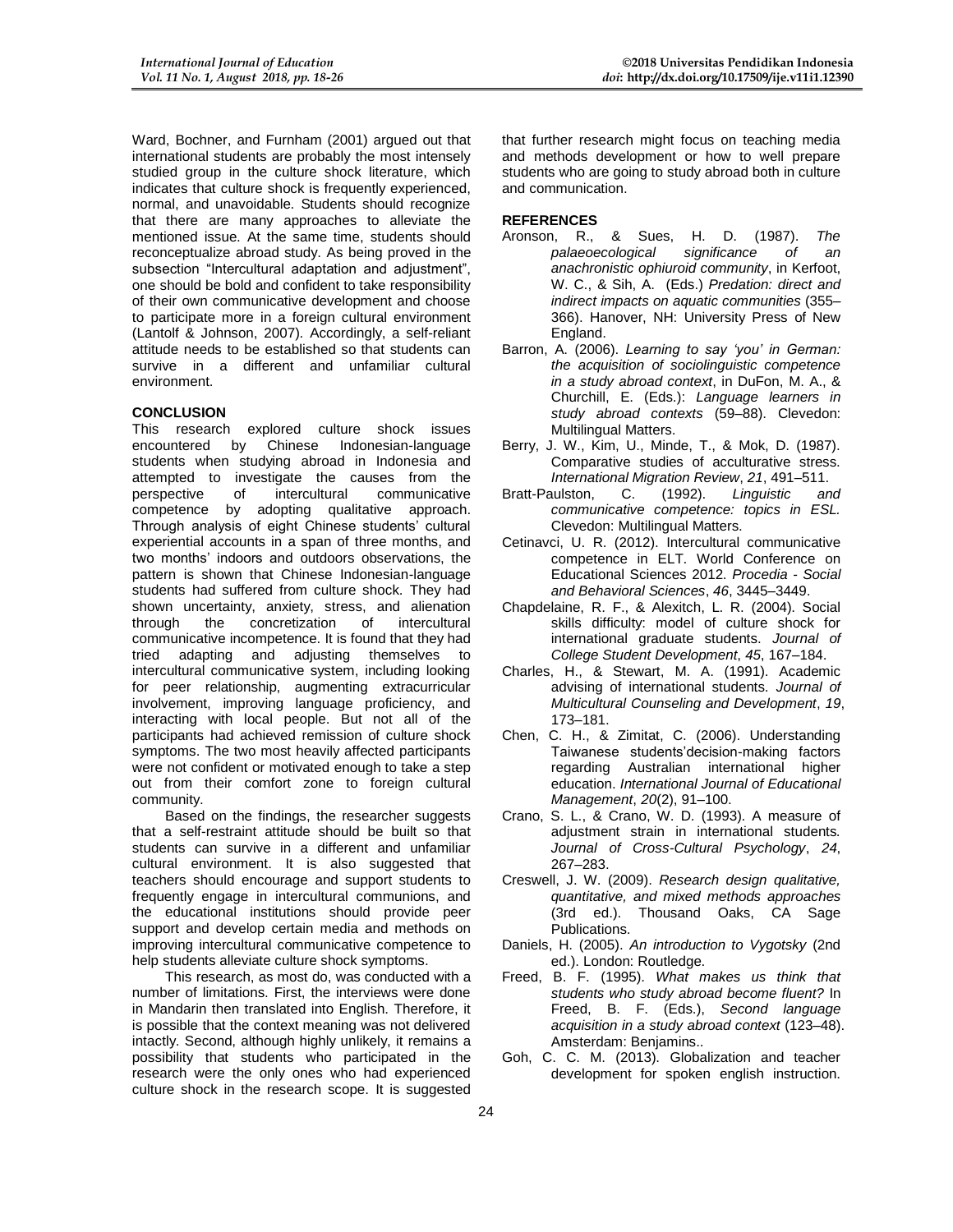*Indonesian Journal of Applied Linguistics*, *3*(1), 29-38.

- Guilherme, M. (2000). *Intercultural competence*. in, (Eds.), Routledge M., *Encyclopedia of language teaching and learning* (298-300). London and New York: Routledge Taylor and Francis Group.
- Hu, X. (2008). The culture shock that Asian students experience in immersion education. *Changing English*, *15*(1), 101-105.
- Guanipa, C. (1998). *Culture shock.* Deptartment of Counseling and School Psychology, San Diego State University.
- Huang, Y. (2014). Constructing intercultural communicative competence framework for English learners. *Cross-Cultural Communication*, *10*(1), 97-101.
- Khawaja, N. G., & Dempsey, J. (2007). Psychological distress in international university students: an Australian study. *Australian Journal of Guidance and Counselling*, *17*, 13–27.
- Lantolf, J. P., & K. E. Johnson. (2007). Extending Firth and Wagner's (1997) ontological perspective to L2 classroom praxis and teacher education. *The Modern Language Journal*, *91*(5), 875–90.
- Lewthwaite, M. (1996). A study of international students' perspectives on cross-cultural adaptation. *International Journal for the Advancement of Counselling*, *19*, 167–185.
- Liddicoat, A. (2009). Communication as culturally context practice: a view from intercultural communication. *Australian Journal of Linguistics*. *29*(1), 115-133.
- Lin, C. (2007). Culture shock and social support: an investigation of a chinese student organization on a us campus. *Journal of Intercultural Communication Research*, *35*(2), 117-137.
- Liu, C. (2013). From language learners to language users: a study of Chinese students in the UK. *International Journal of Applied Linguistics*. *23*(2), 123-143.
- Lin, J. C. G., & Yi, J. K. (1997). Asian international students' adjustment: Issues and program
- suggestions. *College Student Journal*, *31*, 473–479.
- Lombard, C. N. (2014). Coping with anxiety and rebuilding identity: a psychosynthesis approach to culture shock. *Counselling Psychology Quarterly*, *27*(2), 174-199.
- Lukyanovaa, N., Daneykina, Y., & Daneikina, N. Communicative competence management approaches in higher education. *Procedia - Social and Behavioral Sciences*, *214* (2015), 565–570.
- Mumford, D. B. (1998). The measurement of culture shock. *Social Psychiatry and Psychiatric Epidemiology*. *33*(4), 149–154.
- Naysmith, J., & S. Corcoran. (2001). Culture shocks: immersion education at the University College Chichester. *Language and Cultural Immersion*. The Hong Kong Institute of Education.
- Peacock, J. (1988). *The anthropological lens: harsh light, soft focus*. Cambridge: Cambridge University Press.
- Pham, L., & Saltmarsh, D. (2013). International students' identities in a globalized world: Narratives from Vietnam. *Journal of Research in International Education*, *12*, 129–141.
- Rinehart, N. (2002). *Utalitarian or idealist? Frameworks for assessing the study abroad experience*. in Grünzweig, W., & Rinehart, N. (Eds.), *Rockin' in Red Square: critical approaches to international education in the age of cyberculture* (75–84). Münster: Lit Verlag.
- Ryan, J., & Carroll, J. (2005). *Canaries in the coalmine: international students in western universities.* in Carroll, J. & Ryan, J. (Eds.), *Teaching international students*. Abingdon: Routledge.
- Saylag, R. (2013). Culture Shock an obstacle for EFL learners. 4th World Conference on Psychology, Counselling and Guidance 2013. *Procedia - Social and Behavioral Sciences*, *114*(2014), 533 – 537.
- Segalowitz, N., & Freed, B. F. (2004). Context, contact, and cognition in oral fluency acquisition: learning Spanish at home and study abroad contexts. *Studies in Second Language Acquisition*, *26*(2), 173–99.
- Smith, J. A., Harré, R., & Langenhove, L. (1995). *Rethinking methods in psychology*. Sage Publications.
- Spencer, L. & Spencer, S. (1993). *Competence at work: a model for superior performance*. New
- York: Wiley.<br>uddin. (2014). Syihabuddin. (2014). *Merespon konvergensi peradaban dunia melalui bikulturalisme dan internalisasi nilai budaya dalam konteks pendidikan tinggi.* Seminar Nasional Forum Pimpinan Pascasarjana LPTK Indonesia - 2014.
- Taguchi, N. (2008). Cognition, language contact, and the development of pragmatic comprehension in a study-abroad context. *Language Learning*, *58*(1), 33–71.
- Ward, C. A., Bochner, S., & Furnham, A. (2001). *The psychology of culture shock*. Routledge, Medical.
- Wiseman, R. L. (2002). *Intercultural communication competence*, in Gudykunst, W. B. & Mody B. (Eds.), *Handbook of international and intercultural communication* (2nd ed.), (207– 224). Thousand Oaks, CA: Sage.
- Yang, M., Webster, B., & Prosser, M. (2011). Travelling a thousand miles: Hong Kong Chinese students' study abroad experience. *International Journal of Intercultural Relations*, *35*(1), 69–78.
- Yu, B. (2009). *Cross-cultural adaptation and second language acquisition: a study of international*